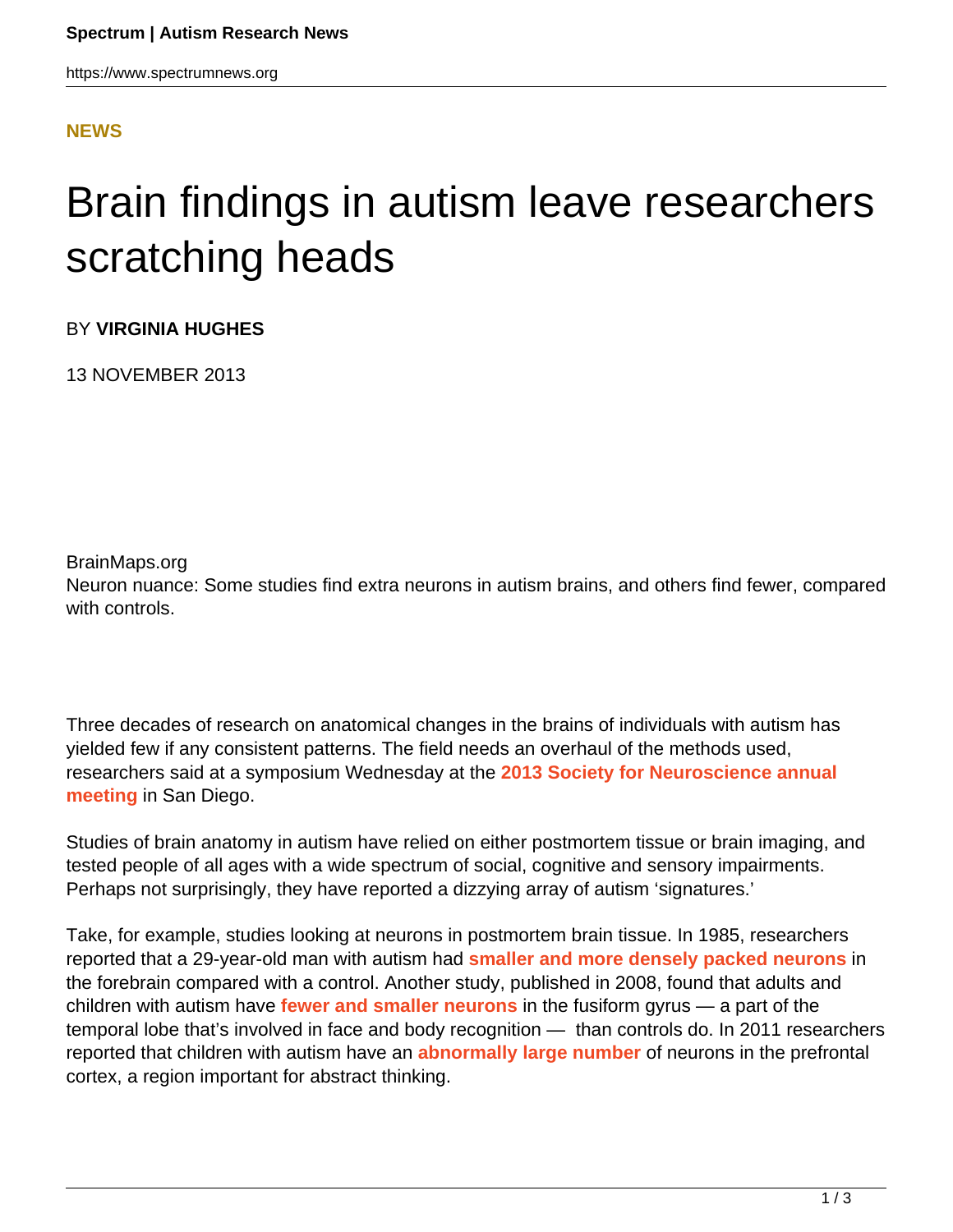At the symposium, researchers added yet more findings to the mix. Nicole Barger, a postdoctoral fellow in **[Cynthia Schumann](http://www.ucdmc.ucdavis.edu/mindinstitute/ourteam/faculty/schumann.html)**'s laboratory at the M.I.N.D. Institute of the University of California, Davis, reported preliminary data on subdivisions of the **[amygdala](https://www.spectrumnews.org/viewpoint/2013/amygdala-and-autisms-checkered-history)**, a deep region involved in processing emotions.

Looking at 16 people with autism between the ages of 4 and 44 years, Barger's group found that the number of neurons in an amygdala region called the lateral nucleus steadily decreased with age. This relationship is "highly significant," Barger said, and did not appear in 15 controls.

The researchers did not find any significant differences in neuron number between children with autism and controls, however. This was unexpected, Barger says, because in 2004 Schumann and her colleagues reported that children with autism have **[more rapid amygdala growth](http://www.ncbi.nlm.nih.gov/pubmed/15254095)** than controls do until around age 12.

## Contradictory findings:

The symposium's moderator, **[Efrain Azmitia](http://biology.as.nyu.edu/object/EfrainAzmitia.html)**, a neuroanatomist at New York University, asked the audience of researchers what they made of these seemingly contradictory findings. "It's almost like a new type of thinking has to begin to take place in the field to make sense of this very large number of changes that people are reporting," he said.

Audience members proposed several complementary explanations.

"A lot of the recent literature is pointing more and more toward autism as a very large distributed disorder," said Eric London of the New York State Institute for Basic Research in Developmental Disabilities, in Staten Island. Although the field seems to have "tunnel vision" about the social and communicative problems in autism, the disorder is also characterized by anxiety and sensory and motor problems. "Until we start accepting these data and working it into our working definitions, I think we're in some degree of trouble," he said.

**[Matthew Mosconi](http://profiles.utsouthwestern.edu/profile/125077/matt-mosconi.html)** of the University of Texas Southwestern, in Dallas, agreed wholeheartedly with this point. "There's tremendous variation in everything we can measure in this population," Mosconi said. "Until we can measure them precisely and reliably, I think we're going to be slowed in terms of our progress."

It is also important to compare the behaviors of children who have autism with those of children with related disorders, said **[Sarah Haigh](http://www.psy.cmu.edu/people/haigh.html)**, a postdoctoral fellow in **[Marlene Behrmann](http://sfari.org/author/?author=https://id.simonsfoundation.org/marlenebehrmann)**'s laboratory at Carnegie Mellon University in Pittsburgh. Earlier in the symposium Haigh had presented unpublished data showing that individuals with autism are quite variable in their perceptions of how rough or smooth a certain surface is, **[echoing the noisiness](https://www.spectrumnews.org/news/2012/noisy-brain-signals-could-underlie-autism-study-says)** seen in areas of their brain that process sensory information.